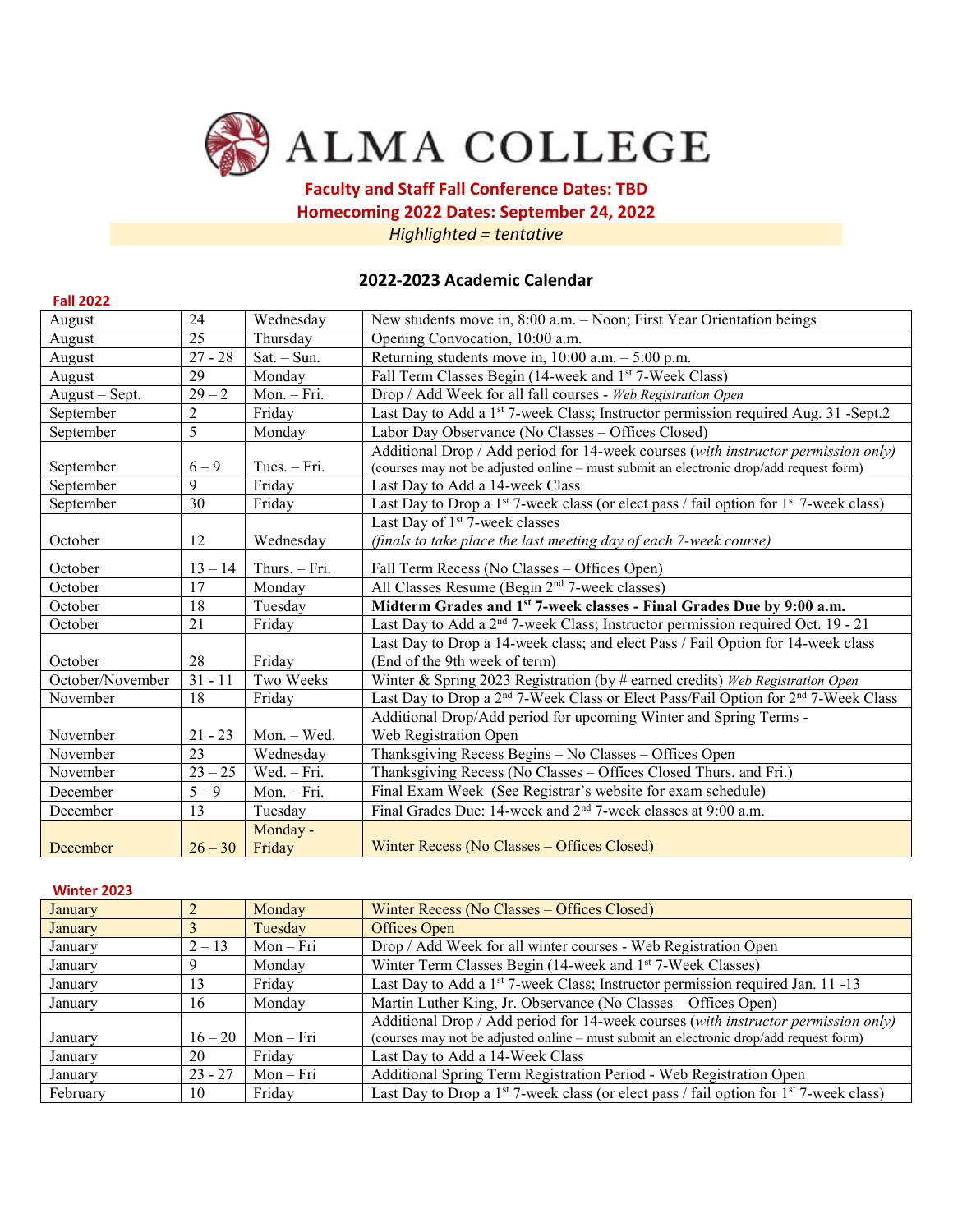|                  |           |           | Last Day of 1 <sup>st</sup> 7-week classes                                                                   |  |  |  |  |  |  |
|------------------|-----------|-----------|--------------------------------------------------------------------------------------------------------------|--|--|--|--|--|--|
| February         | 21        | Tuesday   | (finals to take place the last meeting day of each 7-week course)                                            |  |  |  |  |  |  |
| February         | 22        | Wednesday | Begin 2 <sup>nd</sup> 7-week classes                                                                         |  |  |  |  |  |  |
| February – March | $27 - 3$  | $Mon-Fri$ | Winter Break (No Classes – Offices Open)                                                                     |  |  |  |  |  |  |
| February         | 28        | Tuesdav   | Midterm Grades and 1 <sup>st</sup> 7-week classes - Final Grades Due by 9:00 a.m.                            |  |  |  |  |  |  |
| March            | 6         | Monday    | All Classes Resume                                                                                           |  |  |  |  |  |  |
| March            |           | Tuesday   | Last Day to Add a $2nd$ 7-week Class; Instructor permission required Feb. 24 – Mar. 7                        |  |  |  |  |  |  |
|                  |           |           | Last Day to Drop a 14-week class; and elect Pass / Fail Option for 14-week class (End of the                 |  |  |  |  |  |  |
| March            | 17        | Friday    | 9th week of term)                                                                                            |  |  |  |  |  |  |
| March            | $20 - 31$ | Two Weeks | Fall & Spring 2023 Registration (by # earned credits) - Web Registration Open                                |  |  |  |  |  |  |
| March            | 31        | Fridav    | Last Day to Drop a 2 <sup>nd</sup> 7-Week Class or Elect Pass/Fail Option for a 2 <sup>nd</sup> 7-Week Class |  |  |  |  |  |  |
| April            | 6         | Thursday  | <b>Honors Day (No Classes – Offices Open)</b>                                                                |  |  |  |  |  |  |
| April            |           | Friday    | Good Friday Observance (No Classes - Offices Close at Noon)                                                  |  |  |  |  |  |  |
| April            | $17 - 21$ | $Mon-Fri$ | Final Exam Week (See Registrar's website for exam schedule)                                                  |  |  |  |  |  |  |
| April            | 22        | Saturday  | Commencement - Ceremonies Begin at 2 p.m.                                                                    |  |  |  |  |  |  |
| April            | 25        | Tuesday   | Final Grades Due: 14-week and 2 <sup>nd</sup> 7-week classes at 9:00 a.m.                                    |  |  |  |  |  |  |

## **Spring 2023**

| April | 30 | Sunday    | Spring Term Classes Begin                          |
|-------|----|-----------|----------------------------------------------------|
| May   |    | Wednesday | Last Day to Add a Spring Term course               |
| May   | 19 | Fridav    | Last Day to Drop a Class or Elect Pass/Fail Option |
| May   |    | Thursdav  | Spring Term Ends                                   |
| May   | 30 | Tuesdav   | Final Grades Due at 9:00 a.m.                      |

### **Summer 2023**

| <b>SUMMER I</b>   |         |               |                                                                    |  |  |  |  |  |  |  |
|-------------------|---------|---------------|--------------------------------------------------------------------|--|--|--|--|--|--|--|
| May               | 30      | Tuesday       | Summer Session I Begins (19 days)                                  |  |  |  |  |  |  |  |
| June              | 2       | Friday        | Last Day to Add Class                                              |  |  |  |  |  |  |  |
| June              | 16      | Friday        | Last Day to Drop Class or Elect Pass/Fail Option                   |  |  |  |  |  |  |  |
| June              | 23      | Friday        | <b>Summer Session I Ends</b>                                       |  |  |  |  |  |  |  |
| June              | 27      | Tuesday       | Summer I - Final Grades Due at 9:00 a.m.                           |  |  |  |  |  |  |  |
|                   |         |               |                                                                    |  |  |  |  |  |  |  |
| <b>SUMMER II</b>  |         |               |                                                                    |  |  |  |  |  |  |  |
| June              | 26      | Monday        | Summer Session II Begins (19 days)                                 |  |  |  |  |  |  |  |
| June              | 30      | Friday        | Last Day to Add Class                                              |  |  |  |  |  |  |  |
| July              | $3 - 4$ | $Mon. - Tues$ | Independence Day Observance (No Classes - Offices Closed – July 4) |  |  |  |  |  |  |  |
| July              | 17      | Monday        | Last Day to Drop Class or Elect Pass/Fail Option                   |  |  |  |  |  |  |  |
| July              | 24      | Monday        | <b>Summer Session II Ends</b>                                      |  |  |  |  |  |  |  |
| July              | 28      | Friday        | Summer II Grades Due, 9 a.m.                                       |  |  |  |  |  |  |  |
|                   |         |               |                                                                    |  |  |  |  |  |  |  |
| <b>SUMMER III</b> |         |               |                                                                    |  |  |  |  |  |  |  |
| July              | 27      | Thursday      | Summer Session III Begins (19 days)                                |  |  |  |  |  |  |  |
| August            |         | Tuesday       | Last Day to Add Class                                              |  |  |  |  |  |  |  |
| August            | 15      | Tuesday       | Last Day to Drop Class or Elect Pass/Fail Option                   |  |  |  |  |  |  |  |
| August            | 22      | Tuesday       | <b>Summer Session III Ends</b>                                     |  |  |  |  |  |  |  |
| August            | 25      | Friday        | Summer Session III Grades Due, 9 a.m.                              |  |  |  |  |  |  |  |
|                   |         |               |                                                                    |  |  |  |  |  |  |  |